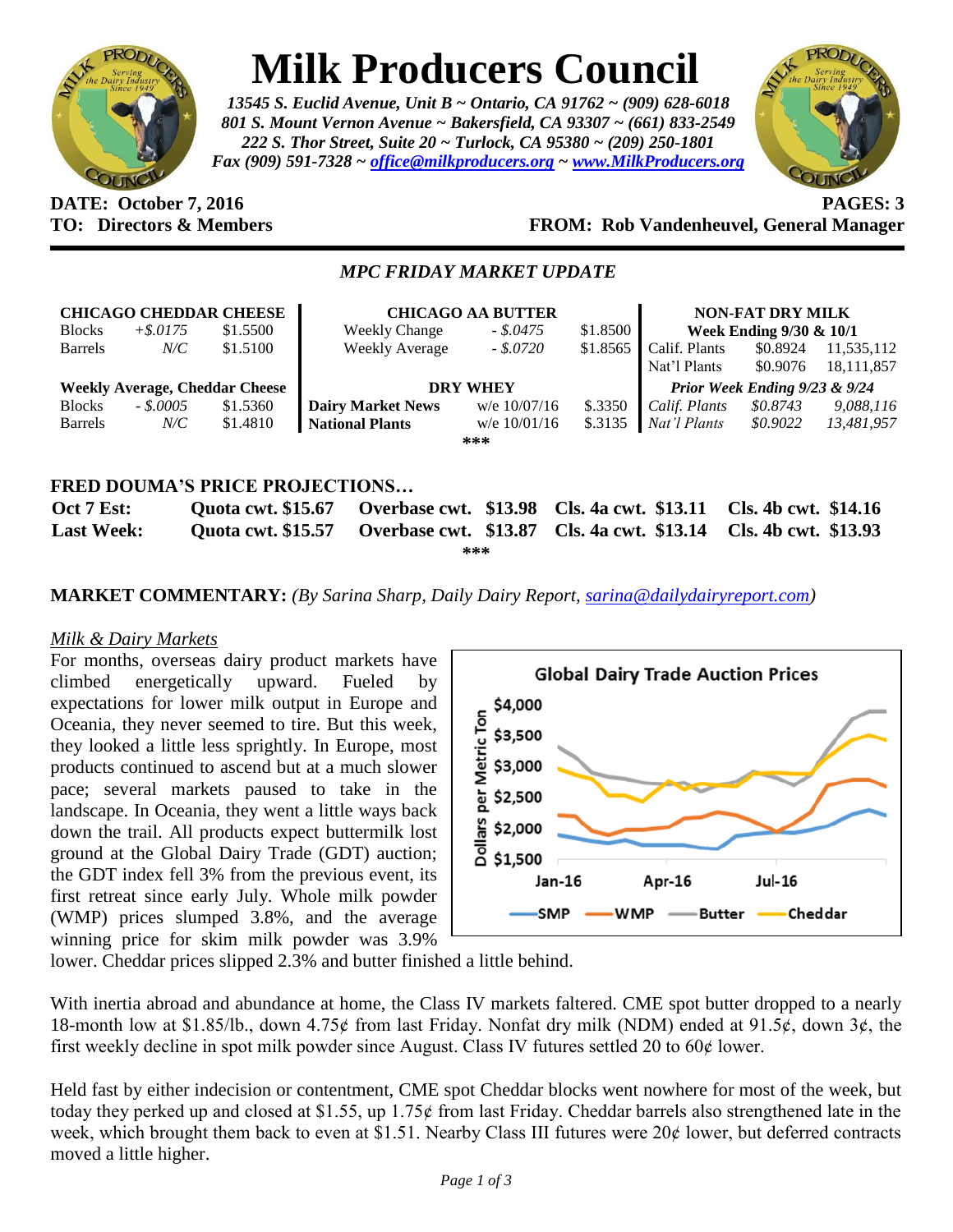Domestic milk powder prices remain at a sizeable discount to product overseas. After adjusting for protein, SMP for nearby delivery averaged \$1.07 at the GDT auction this week, down from \$1.11 at the September 20th event. It's been a year since spot NDM at the CME topped a dollar. That has helped buoy U.S. NDM exports, which climbed to a 15 month high of 116 million pounds in August, up 22.7% from the previous year. Shipments to Mexico were particularly impressive, up 42% from last August.

Processors have shifted milk from NDM to SMP. In August, NDM production fell 5.8% short of year-ago volumes, while SMP output jumped 17.2%. Manufacturers' stocks of NDM fell by 22 million pounds from July to August, but they stand 1.5% higher than the year before.





U.S. cheese and butter prices stood at a substantial premium to product from overseas for nearly a year and a half. That disparity is still rippling through trade flows, but it will soon shift. Domestic cheese and butter is now some of the least expensive available, and export volumes are likely to climb. But in August, cheese and butter exports suffered and imports thrived. The U.S. imported 4.3 million pounds more butter than it sent abroad. Net cheese exports dropped to 14.2 million pounds, the smallest monthly volume since February.

At 129 million pounds, butter production was 0.7% greater than last August. In light of the small drawdown in butter stockpiles, this tepid growth in butter output implies softening demand for butter. Inventories are plentiful heading into the holiday baking season. Fortunately, domestic churns will not have to compete with as much imported butterfat in the months to come.

U.S. cheese output in August was 990 million pounds, up 1.2% from a year ago. Cheese makers continue to favor Italian style cheeses; output of those varieties was up 5% from a year ago. Production of American style cheese was down 1.4% from last year and Cheddar output was steady.

Despite continued growth in cheese output, whey production waned. As they *Daily Dairy Report* noted, "Processors did not shift whey streams from



one product to another; they simply used less whey than a year ago." With the help of robust exports, whey stocks are falling. At 59.5 million pounds, inventories of dry whey for human consumption are smaller than in any month since November 2015. The whey market is slowly but steadily climbing. National Dairy Product Sales Report whey prices are up 33.3% so far this year.